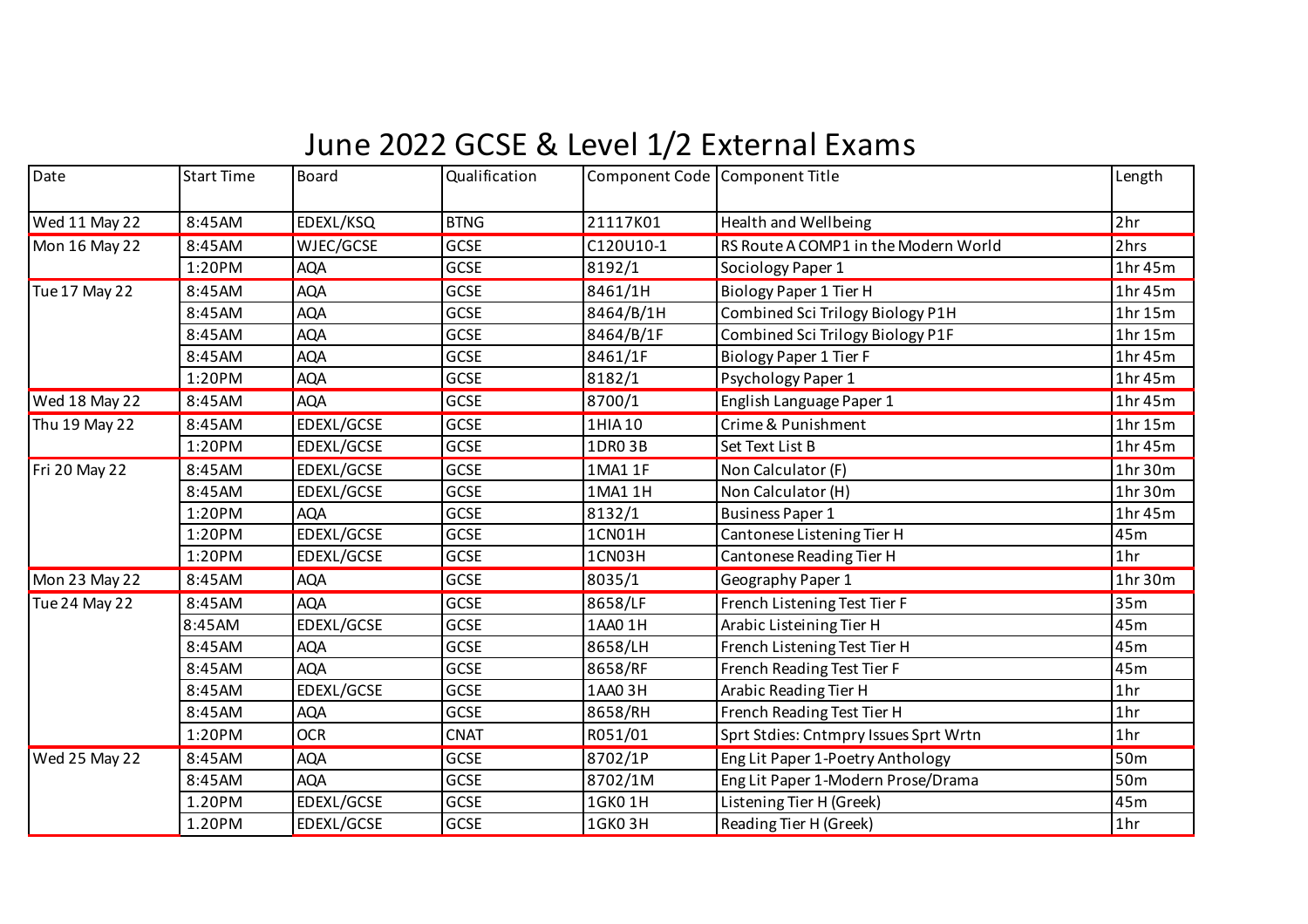| Thu 26 May 22  | 8:45AM | <b>AQA</b> | <b>GCSE</b> | 8698/LH          | Spanish Listening Test Tier H         | 45m             |
|----------------|--------|------------|-------------|------------------|---------------------------------------|-----------------|
|                | 8:45AM | <b>AQA</b> | <b>GCSE</b> | 8698/LF          | Spanish Listening Test Tier F         | 35m             |
|                | 8:45AM | <b>AQA</b> | <b>GCSE</b> | 8698/RF          | Spanish Reading Test Tier F           | 45m             |
|                | 8:45AM | <b>AQA</b> | <b>GCSE</b> | 8698/RH          | Spanish Reading Test Tier H           | 1 <sub>hr</sub> |
|                | 1:20PM | WJEC/GCSE  | <b>GCSE</b> | C120U20-1        | RS Routea COMP2 Study Ofchristianity  | 1 <sub>hr</sub> |
| Fri 27 May 22  | 8:45AM | <b>AQA</b> | <b>GCSE</b> | 8462/1H          | Chemistry Paper 1 Tier H              | 1hr 45m         |
|                | 8:45AM | <b>AQA</b> | <b>GCSE</b> | 8464/C/1H        | Combined Sci Trilogy Chemistry P1H    | 1hr 15m         |
|                | 8:45AM | <b>AQA</b> | <b>GCSE</b> | 8464/C/1F        | Combined Sci Trilogy Chemistry P1F    | 1hr15m          |
|                |        |            |             | <b>Half Term</b> |                                       |                 |
| Mon 6 June 22  | 8:45AM | EDEXL/GCSE | <b>GCSE</b> | 1CN04H           | Writing Cantonese H                   | 1 <sub>hr</sub> |
|                | 8:45AM | EDEXL/GCSE | GCSE        | 1AAO 4H          | Writing Arabic H                      | 1 <sub>hr</sub> |
|                | 1:20PM | <b>AQA</b> | <b>GCSE</b> | 8182/2           | <b>Psychology Paper 2</b>             | 1hr 45m         |
| Tue 7 June 22  | 8:45AM | EDEXL/GCSE | <b>GCSE</b> | 1MA1 2F          | Calculator (F)                        | 1hr 30m         |
|                | 8:45AM | EDEXL/GCSE | <b>GCSE</b> | 1MA1 2H          | Calculator (H)                        | 1hr 30m         |
|                | 1:20PM | <b>AQA</b> | <b>GCSE</b> | 8035/2           | Geography Paper 2                     | 1hr 30m         |
| Wed 8 June 22  | 8:45AM | <b>AQA</b> | <b>GCSE</b> | 8702/2           | Eng Lit Paper 2                       | 1hr 45m         |
|                | 1:20PM | WJEC/GCSE  | GCSE        | C120U50-1        | RS Route A Comp 3 Islam               | 1 <sub>hr</sub> |
| Thu 9 June 22  | 8:45AM | EDEXL/GCSE | <b>GCSE</b> | 1HIA 31          | Weimar & Nazi Germany                 | 1hr 20m         |
|                | 1:20PM | <b>AQA</b> | <b>GCSE</b> | 8463/1H          | Physics Paper 1 Tier H                | 1hr 45m         |
|                | 1:20PM | <b>AQA</b> | <b>GCSE</b> | 8464/P/1H        | Combined Sci Trilogy Physics P1H      | 1hr 15m         |
|                | 1:20PM | <b>AQA</b> | <b>GCSE</b> | 8464/P/1F        | Combined Sci Trilogy Physics P1F      | 1hr 15m         |
|                | 1:20PM | <b>AQA</b> | <b>GCSE</b> | 8463/1F          | Physics Paper 1 Tier F                | 1hr45m          |
| Fri 10 June 22 | 8:45AM | <b>AQA</b> | <b>GCSE</b> | 8700/2           | English Language Paper 2              | 1hr 45m         |
|                | 1:20PM | <b>AQA</b> | <b>GCSE</b> | 8192/2           | Sociology Paper 2                     | 1hr 45m         |
| Mon 13 June 22 | 8:45AM | EDEXL/GCSE | <b>GCSE</b> | 1MA13F           | Calculator (F)                        | 1hr 30m         |
|                | 8:45AM | EDEXL/GCSE | <b>GCSE</b> | 1MA1 3H          | Calculator (H)                        | 1hr 30m         |
|                | 1:20PM | <b>OCR</b> | <b>CNAT</b> | R081/01          | Creative Imedia: Preprdctn Skills Wtn | 1hr 15m         |
|                | 1:20PM | <b>AQA</b> | <b>GCSE</b> | 8132/2           | <b>Business Paper 2</b>               | 1hr 45m         |
| Tue 14 June 22 | 8:45AM | <b>AQA</b> | GCSE        | 8035/3           | Geography Paper 3                     | 1 <sub>hr</sub> |
| Wed 15 June 22 | 8:45AM | <b>AQA</b> | GCSE        | 8461/2H          | <b>Biology Paper 2 Tier H</b>         | 1hr 45m         |
|                | 8:45AM | <b>AQA</b> | <b>GCSE</b> | 8464/B/2H        | Combined Sci Trilogy Biology P2H      | 1hr 15m         |
|                | 8:45AM | <b>AQA</b> | <b>GCSE</b> | 8464/B/2F        | Combined Sci Trilogy Biology P2F      | 1hr 15m         |
|                | 8:45AM | <b>AQA</b> | GCSE        | 8461/2F          | <b>Biology Paper 2 Tier F</b>         | 1hr 45m         |
|                | 1:20PM | <b>AQA</b> | <b>GCSE</b> | 8683/LH          | Punjabi listening Tier H              | 45m             |